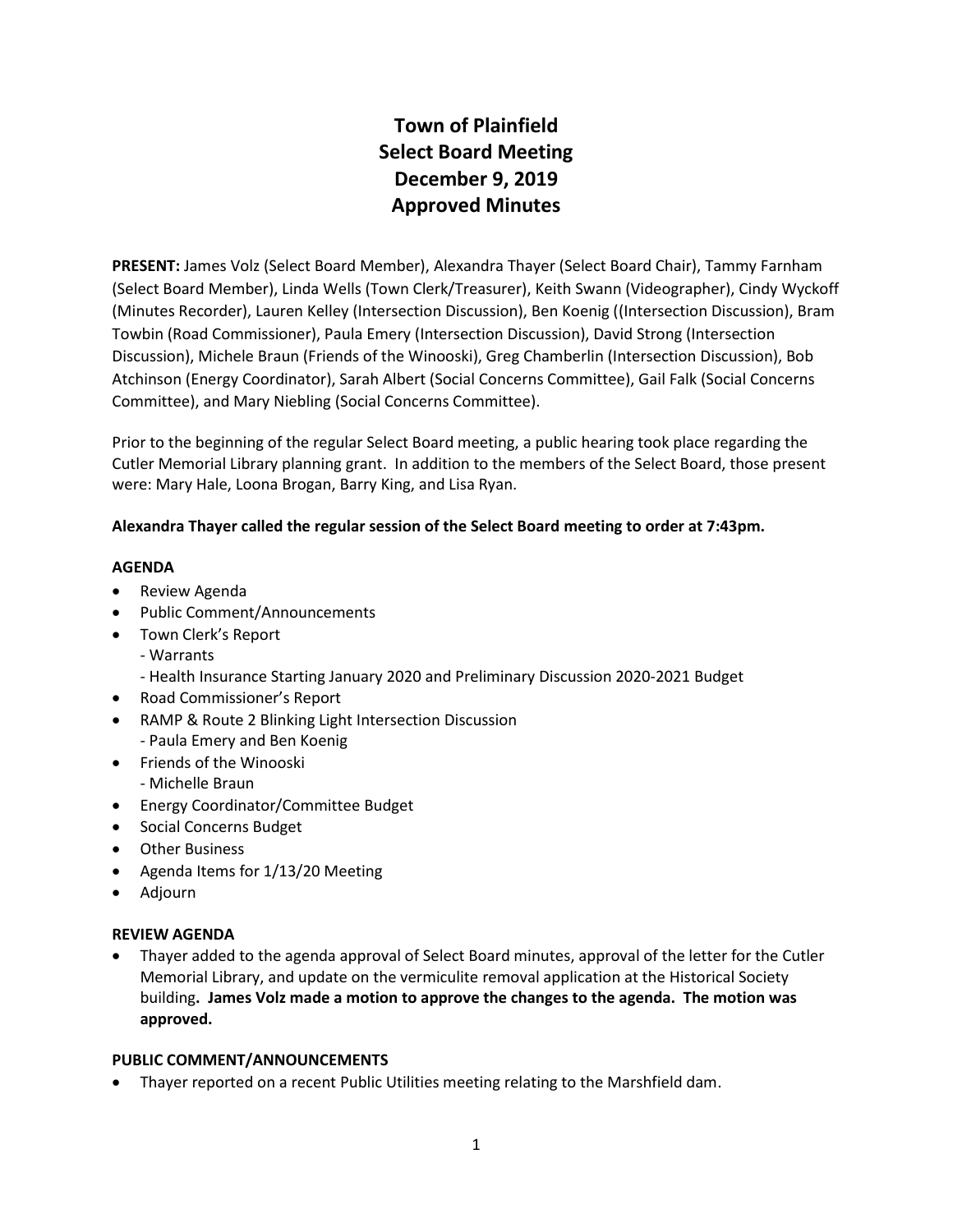### **TOWN CLERK'S REPORT**

## **- WARRANTS**

## **- HEALTH INSURANCE STARTING JANUARY 2020 AND PRELIMINARY DISCUSSION 2020-2021 BUDGET**

- Town Clerk/Treasurer Linda Wells and Select Board members reviewed the dates and times of upcoming budget meetings.
- **Volz made a motion to approve warrants of 11/27/19, 12/2/19, 12/3/19, 12/6/19, and 12/9/19. The motion was approved.**
- **Tammy Farnham made a motion to authorize Thayer to sign the annual maintenance contract with Brook Field Service for the generator at the Town Hall Opera House in the amount of \$293. The motion was approved.**
- Discussion centered on the renewal of the health insurance plan for Town employees, the cost of which will increase 12.4% for 2020. Because the health insurance coverage is based on the calendar year and the Town's fiscal year runs from July to June, Wells had added 5% to the health insurance line item when the current Town budget was set to help offset an expected increase in the premium for the first six months of 2020. After discussing various coverage options, Thayer asked that the Select Board be mindful that while changing the coverage or increasing employees' contribution is a savings to the Town, it is also a reduction in pay for employees. While supportive of employees sharing increased health care costs with the Town, Road Commissioner Bram Towbin cautioned that it should be included in the calculus that Plainfield is competing against other, larger municipalities for talent. It was decided that the health care plan discussion would continue on 12/12/19.

## **ROAD COMMISSIONER'S REPORT**

- Road Commissioner Bram Towbin reported on the following:
	- $\circ$  Line painting, which Towbin would like to schedule for this spring, will cost \$9,000. Towbin will ask the company if the Town can pay half the amount at the time of service and the other half after 7/1/20, when the 2020/2021 Highway Department budget is available to draw from. Towbin recommended going with higher-quality application material so that it lasts for 2-3 years instead of the current material, which lasts only one season. It was decided that the budget discussion would continue at the meeting on 12/12/19. Towbin added that he would have the costs for the two big culvert projects at that time.
	- $\circ$  Towbin will be meeting with the engineers and the Road Crew on 12/10/19 regarding the project behind the Health Center.

# **RAMP & ROUTE 2 BLINKING LIGHT INTERSECTION DISCUSSION**

## **- PAULA EMERY AND BEN KOENIG**

 Residents Paula Emery, Ben Koenig, and David Strong were present to discuss the issue of closing the Main Street bridge during the proposed reconstruction of the Main Street/Route 2 intersection, including its effect on safety and businesses. Emery noted that the land behind the Park and Ride is for sale, an area that has been mentioned as a possible site for a traffic bridge while the Main Street bridge is closed. Stemming from discussions at a recent RAMP meeting, the area around the bridge could be beautified, possibly into a river park, as part of a walkable village. Thayer stated that Erin Parisi from the Vermont Agency of Transportation (VAOT) will be attending the 1/13/20 Select Board meeting. Emery, Koenig, Strong, and Towbin proposed the creation of an advisory committee that would gather information and hold hearings to remove some of the burden from the Select Board as the process moves forward. Thayer noted her concern about how things would be structured with VAOT's timeline as well as the role of an advisory committee. Strong noted several people who have expressed their willingness to serve on the advisory committee and presented a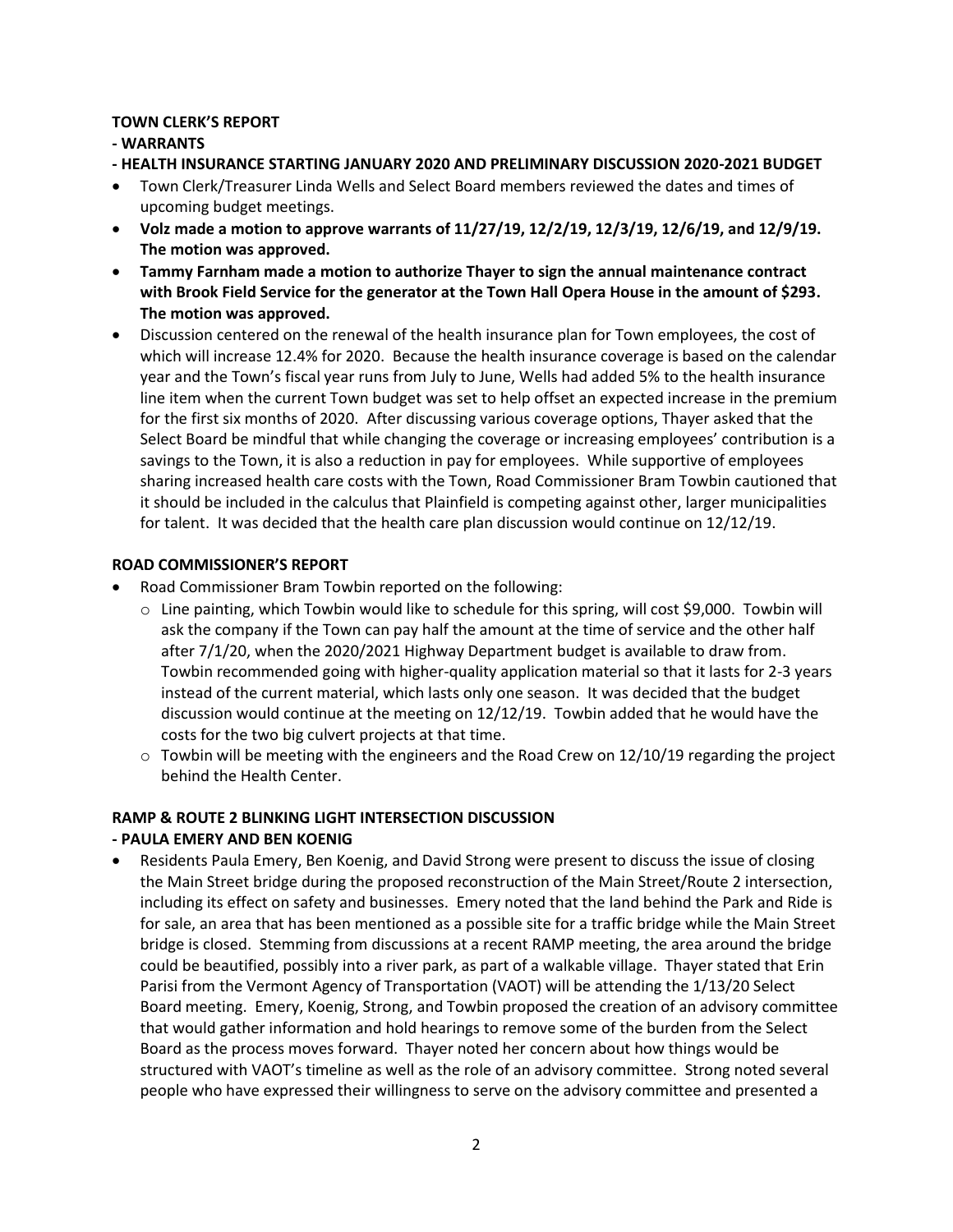draft resolution creating the advisory committee, spelling out how things would work, and when the advisory committee's report would be due. Thayer stated that the Select Board needed time to make a thoughtful decision about an advisory committee and what its role would be, and that because the meeting was behind time, that decision needed to be put off to another meeting. All agreed that the issue could go on the agenda for the 1/13/20 Select Board meeting.

### **FRIENDS OF THE WINOOSKI**

### **- MICHELLE BRAUN**

 Michelle Braun, director of the Friends of the Winooski (Friends), was present to discuss the organization's work with the Winooski headwater communities—Plainfield, Marshfield, and Cabot with regard to flood resilience. The High Meadows Fund, which has funded the work of the Friends thus far, would like the Friends to expand beyond working with private landowners and engage with community leaders to ensure that the Friends' efforts on flood resilience are aligned with the priorities of the leadership in those communities. The plan is to prepare a proposal to the High Meadows Fund by the end of January 2020 with the three communities to work together on flood resilience. Braun requested a commitment by the Select Board that it is interested in engaging with the Friends on this effort and assigning someone to work on a planning committee. **Farnham made a motion to officially state that Plainfield is enthusiastic about participating in the next phase of the Water Wise Woodlands project. Volz proposed that the word "supportive" be used in place of "enthusiastic" in the motion. The motion was approved.** Thayer noted that the Select Board will appoint Bram Towbin to the planning committee.

### **ENERGY COORDINATOR/COMMITTEE BUDGET**

 Energy Coordinator Bob Atchinson was present to discuss the proposed Energy budget, noting that the total budget amount was similar to last year. Atchinson agreed to create a form for residents to sign up for energy audits, which will be posted to the Town's website. Atchinson noted that the line item with no cost associated with it refers to a question of whether cellulose in a portion of the attic at the Town Hall Opera House had been installed. Atchinson recalled that that area was left incomplete when most of the insulation work was originally done so that the electrician installing new lighting would have better access. Because Efficiency Vermont had signed off on all of the work needed at the Town Hall Opera House, including the attic area, Atchinson is waiting for confirmation that the work in that portion of the attic has been paid for but not completed. If not confirmed, the value of the cellulose for that area is approximately \$1,600, which the Town would have to provide. Thayer proposed signing off on the Energy budget and that Atchinson can submit additional information within the next few days.

#### **SOCIAL CONCERNS BUDGET**

 Sarah Albert, Gail Falk, and Mary Niebling were present from the Social Concerns Committee to present their recommendations for funding the various proposals that were submitted. Falk noted that the total amount was less than last year; however, two of the organizations that usually apply— Circle and the Onion River Food Shelf—did not get their applications in on time. It was decided that rather than extending the time for them to submit their applications, they would be advised to go through the petition process. Discussion followed regarding adjusting the amounts of a couple of the applications and if the Social Concerns Committee's review was valuable to the decision-making process. The Select Board decided to reduce the funding for Our House from \$250 to \$150 for a combined total of \$7,696 and leave the rest as recommended by the Social Concerns Committee.